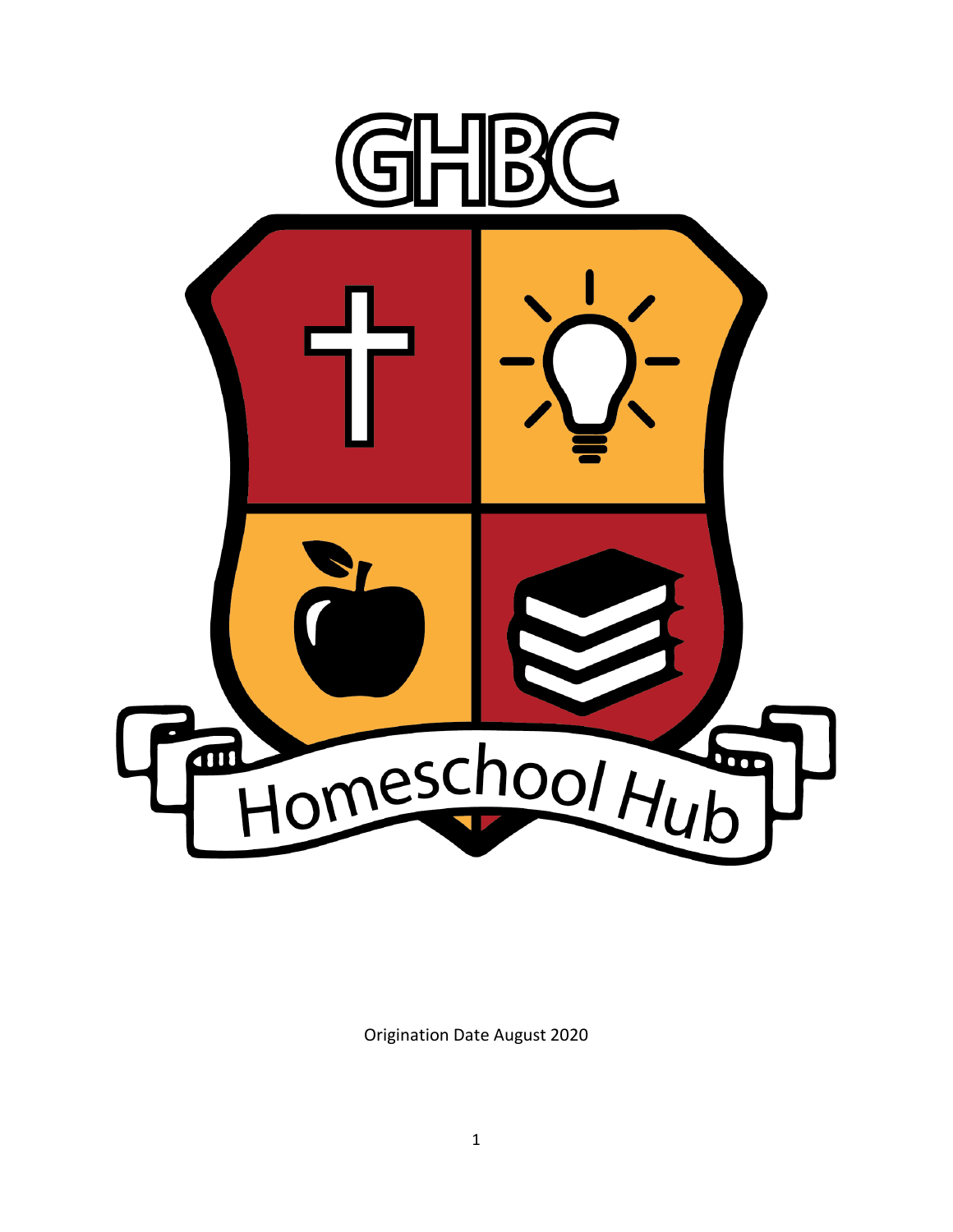### Contents

#### WELCOME

Welcome to Grace Harvest Baptist Church Homeschool Hub! We here at Homeschool Hub envision bringing glory to God as we partner with families to enrich their child's education with Biblically-centered leadership, inspiring our children to excel while equipping them to bring God's truth to the world.

We are committed to homeschooling and encouraging one another through a networking style of communication around our children's education. We strive to offer group studies from nursery age through eighth grade. We meet every 2nd and 4<sup>th</sup> Friday from August through May, with breaks in December, January, and February. At least one parent from each family is expected to help and/or lead therefore sharing the responsibility throughout the year.

We seek to grow our children wisely. "The fear of the Lord is the beginning of wisdom, and the knowledge of the Holy One is understanding." Proverbs 9:10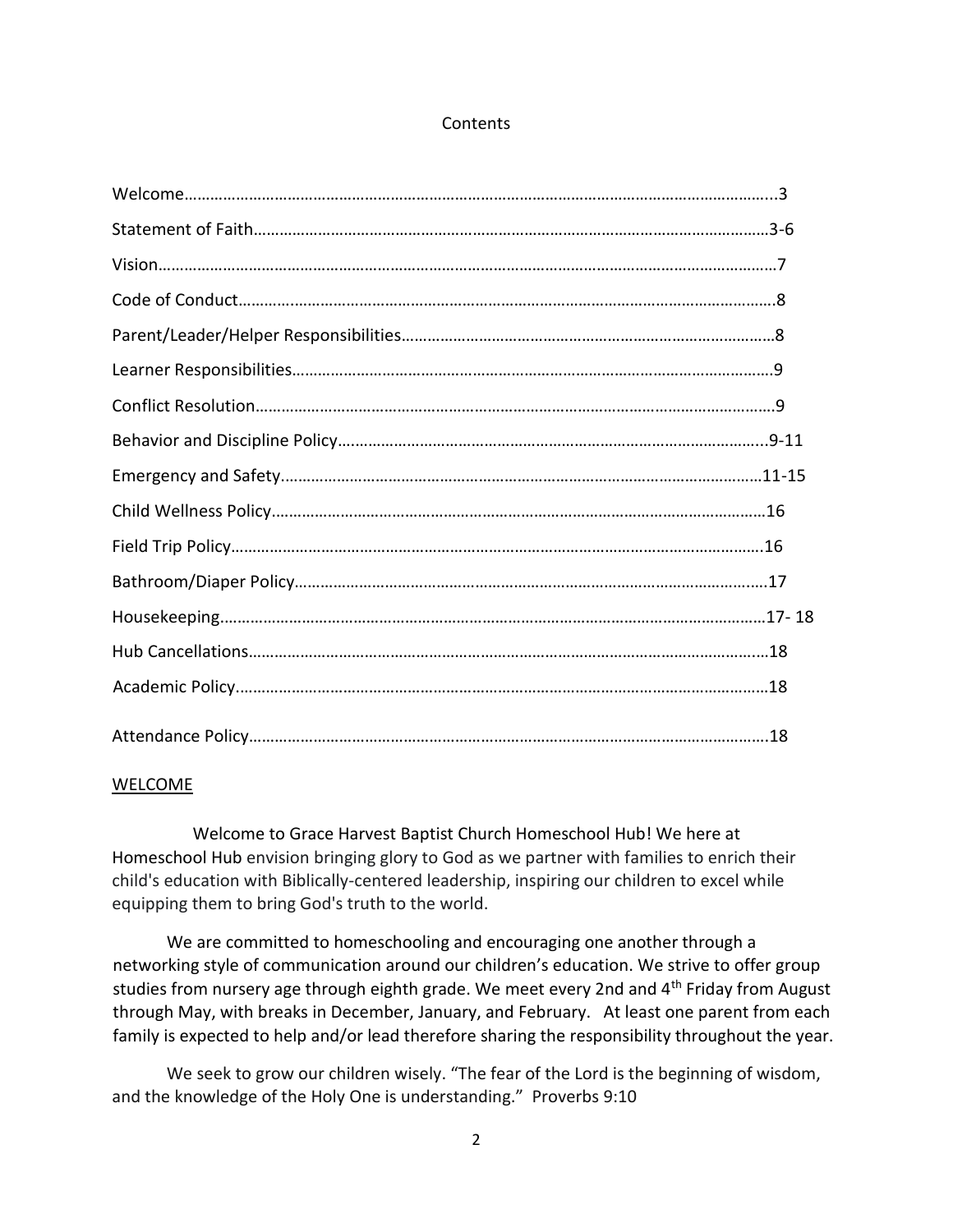### GHBC STATEMENT OF FAITH

## As a ministry of Grace Harvest Baptist Church, Homeschool Hub adheres to the Church's Doctrine as noted below:

### The Scriptures

Every word in the original writings is inspired by God and is without error. It is accurate in all matters to which it speaks including: spiritual, historical, and scientific. The Scriptures have a transformational effect on the believer's life. Through Scripture, God's Holy Spirit guides the believer in understanding and implementing truth, as well as turning away from sin and false teachings. The Scriptures of the Old and New

Testaments are the foundation of the faith and practice of Grace Harvest Baptist Church (II Tim. 3:16; II Pet. 1:21).

#### God

God exists eternally in three persons: The Father, the Son, and the Holy Spirit. The three have distinct personalities and yet are of the same substance, one God. (Gen. 1:1; John 10:30; John 4:24; Deut. 6:4; Matt. 28:19; II Cor. 13:14)

### Jesus Christ

The eternal Son of God became incarnate in the Lord Jesus Christ, being born of the virgin Mary, and is true God and true man. He died physically on the cross and was bodily resurrected three days later. (John 1:1,14,18; 5:18; Heb. 1:1-9; 5:8; I John 5:20; I Tim. 2:5; I Cor. 15:1-5)

### The Holy Spirit

The Holy Spirit is the third person of the Trinity. He regenerates, indwells, baptizes, and seals all believers in Christ and empowers those yielded to God. (Matt. 28:19; John 3:3- 7; Titus 3:5; I Cor. 6:19; Rom. 8:9; I Cor. 2:12; 12:13; Eph. 4:30; Col. 3:14)

### Man

Man is created in the image and likeness of God. In Adam, all mankind fell into sin with the result that all men are sinners. Men are justly condemned to eternal judgment and can do nothing to merit salvation. (Rom. 2:2,3,5; Eph. 2:8,9; Gen. 1:27, 9:6; Rom. 5:12; 3:23; Eph. 2:1)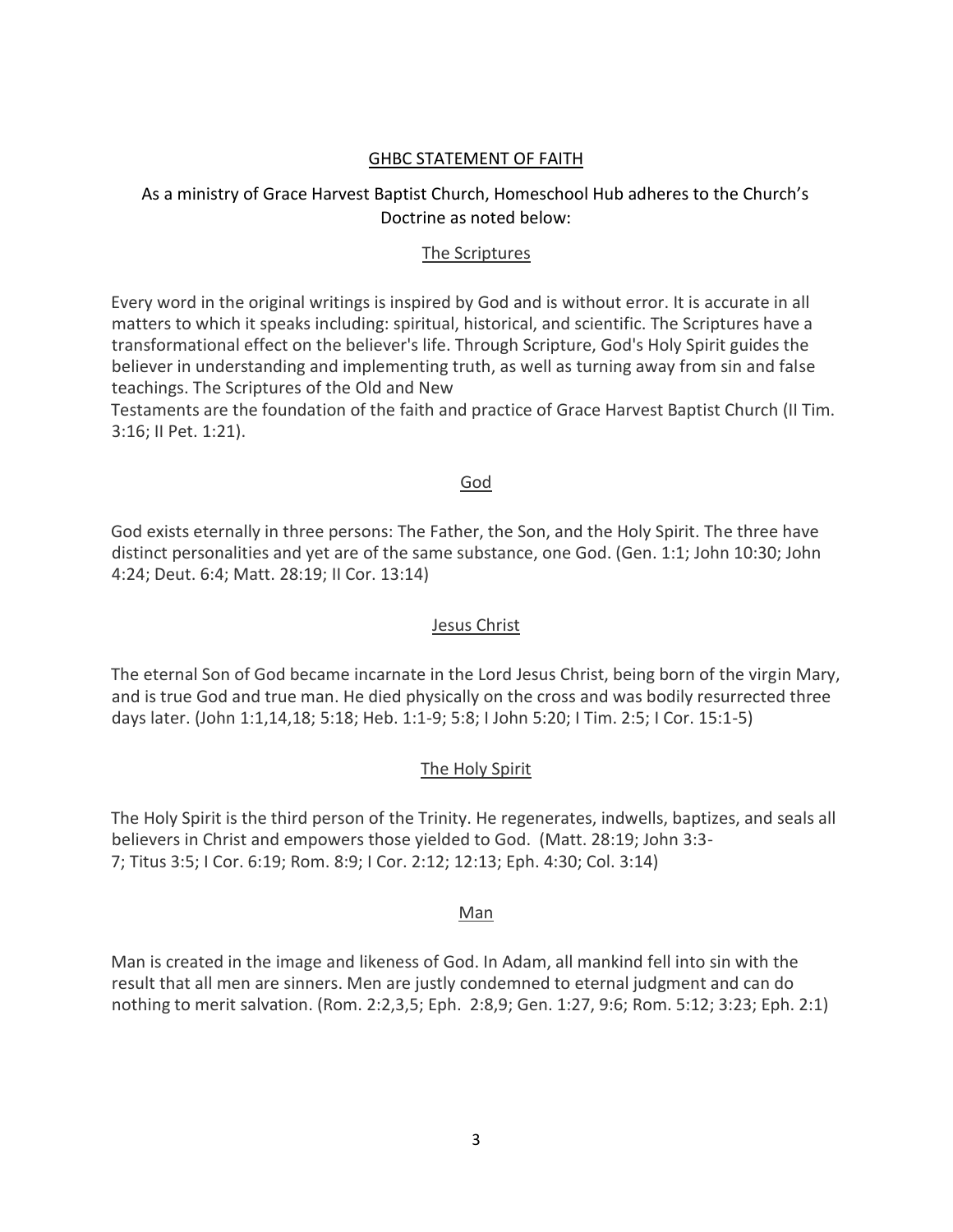#### **Salvation**

Salvation is given to those men chosen by God and drawn to Christ by the Holy Spirit. The only means to their salvation is belief in and recognized need of Christ's substitutionary death and resurrection. (Acts 4:12; 13:38,39; I Cor. 15:1-4; Rom. 4:4,5; 5:1; John 3:16; Eph. 2:8,9; Acts 16:31; Eph. 1:4,5; Rom. 8:29,30)

#### Sanctification

Every believer is promised positional, progressive, and ultimate sanctification. (Heb. 10:10,14; John 17:15-17; Eph. 5:26-27; I Thess. 4:3,4; I John 3:2; I Cor. 6:11)

#### Assurance

All who are born of the Spirit through faith in Christ can have assurance of salvation and are thus eternally secure in Christ. (Rom. 5:1; I John 5:13; John 10:27-29; 17:12; II Tim. 1:12; Eph. 4:30; John 6:37)

### The Church

The church is composed of all believers. It is the body and bride of Christ, formed by the baptism of the Holy Spirit and existing in two aspects, universal and local. The universal church is an elect company of believers, baptized by the Holy Spirit into one body. Its mission is to witness to its head, Jesus Christ, preaching the gospel among all nations. At the rapture of the church, it will be caught up to meet the Lord, after which He will return to set up His Kingdom. The local church is a group of believers voluntarily joined together in love to worship God with praise and thanksgiving, and to glorify Jesus Christ through an aggressive effort to disciple others by the preaching of the gospel, and the exercise of spiritual gifts. (Eph. 1:22,23; 5:24-30; I Cor. 12:4-13,27)

### Spiritual Gifts

Spiritual gifts are God-given abilities for service, i.e., "for the equipping of the saints for the work of service to the building up of the body of Christ." (Eph. 4:1-16; I Cor. 12:7,11; I Pet. 4:10; Rom. 12:1-6)

### Christian Life

Christians are called to a holy life of service and testimony in the power of the Holy Spirit. This service includes the sharing of the gospel message to the whole world. All believers are promised rewards in heaven for their faithfulness in service. (I Pet. 1:15,16; Acts 1:8; I Cor. 3:12- 17; John 14:1-3)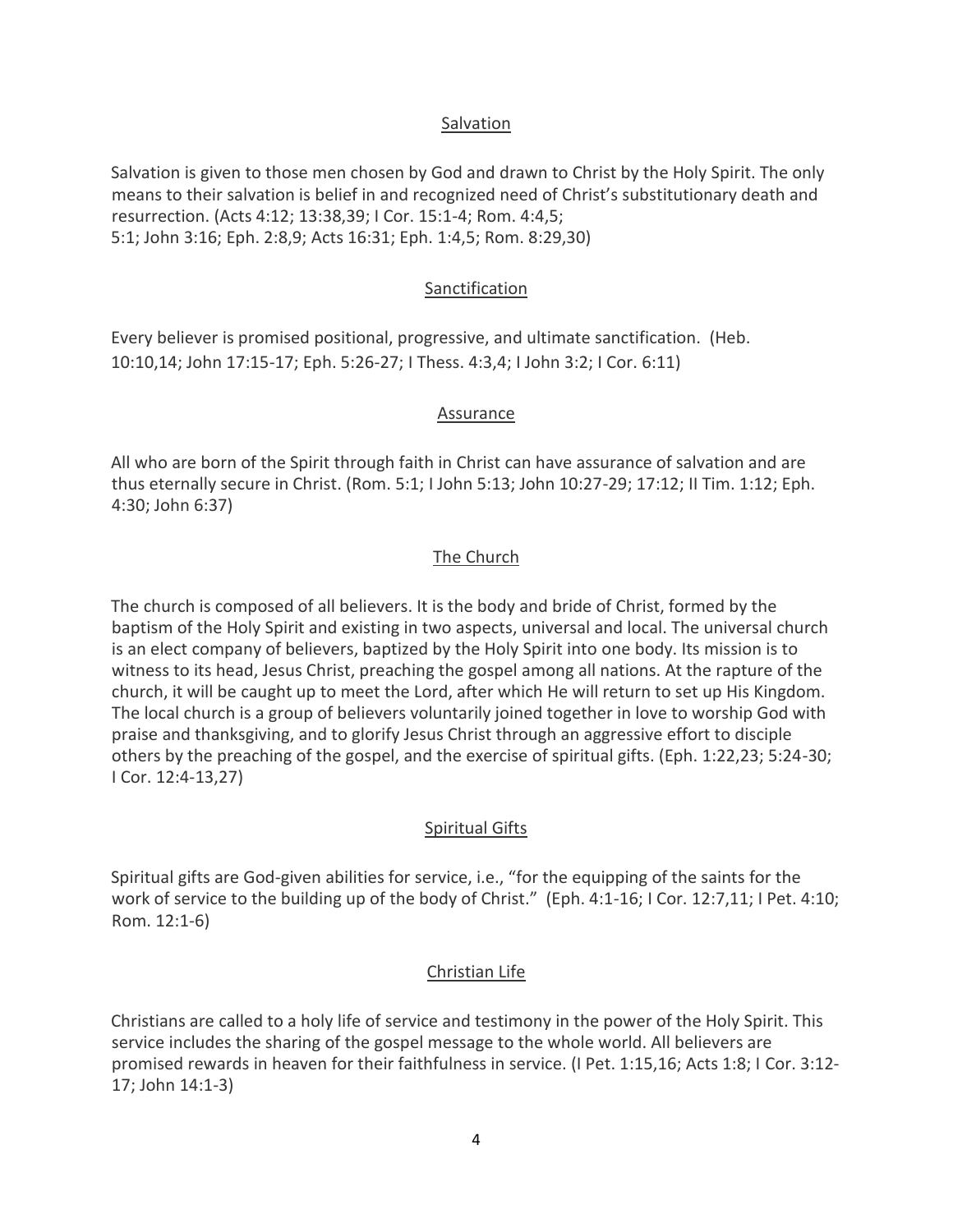### **Ordinances**

The Bible sets forth two ordinances, the Lord's Supper and water baptism. The Lord's Supper is to be celebrated regularly in remembrance of Christ's death on the cross, and in expectation of His return. Water baptism is an outward testimony of a person's belief in Christ. Immersion is the ideal means set forth in Scripture. (Matt. 28:19,20; Mark 16:15,16; Acts 8:12,36-38; 9:18; 10:47; I Cor. 11:23-26)

#### Second Coming

The blessed hope of the church is the imminent return of Christ. The events of the return of Christ take place in the following order: the rapture of the church, the tribulation, the second advent, the establishment of the reign of Christ on earth for one thousand years, and finally the eternal state of punishment for the unsaved and the eternal state of blessing for the saved. (Titus 2:13; I Thess. 1:10; 4:13-18; 5:4-10; John 14:1-3; Matt. 24:21,29,30; 25:31-46; Rev. 3:10)

### The Family

God has ordained the family as the foundational institution of human society. It is composed of persons related to one another by marriage, blood, or adoption.

Marriage is the uniting of one man and one woman in covenant commitment for a lifetime. It is God's unique gift to reveal the union between Christ and His church and to provide for the man and the woman in marriage the framework for intimate companionship, the channel of sexual expression according to biblical standards, and the means for procreation of the human race.

The husband and wife are of equal worth before God, since both are created in God's image. The marriage relationship models the way God relates to His people. A husband is to love his wife as Christ loved the church. He has the God-given responsibility to provide for, to protect, and to lead his family. A wife is to submit herself graciously to the servant leadership of her husband even as the church willingly submits to the headship of Christ. She, being in the image of God as is her husband and thus equal to him, has the God-given responsibility to respect her husband and to serve as his helper in managing the household and nurturing the next generation.

Children, from the moment of conception, are a blessing and heritage from the Lord. Parents are to demonstrate to their children God's pattern for marriage. Parents are to teach their children spiritual and moral values and to lead them, through consistent lifestyle example and loving discipline, to make choices based on biblical truth. Children are to honor and obey their parents.(Genesis 1:26-28; 2:15-25; 3:1-20; Exodus 20:12; Deuteronomy 6:4-9; Joshua 24:15; 1 Samuel 1:26-28; Psalms 51:5; 78:1-8; 127; 128;

139:13-16; Proverbs 1:8; 5:15-20; 6:20-22; 12:4; 13:24; 14:1; 17:6; 18:22; 22:6,15; 23:1314; 24:3; 29:15,17; 31:10-31; Ecclesiastes 4:9-12; 9:9; Malachi 2:14-16; Matthew 5:31-32; 18:2-5; 19:3-9; Mark 10:6-12; Romans 1:18-32; 1 Corinthians 7:1-16; Ephesians 5:21-33;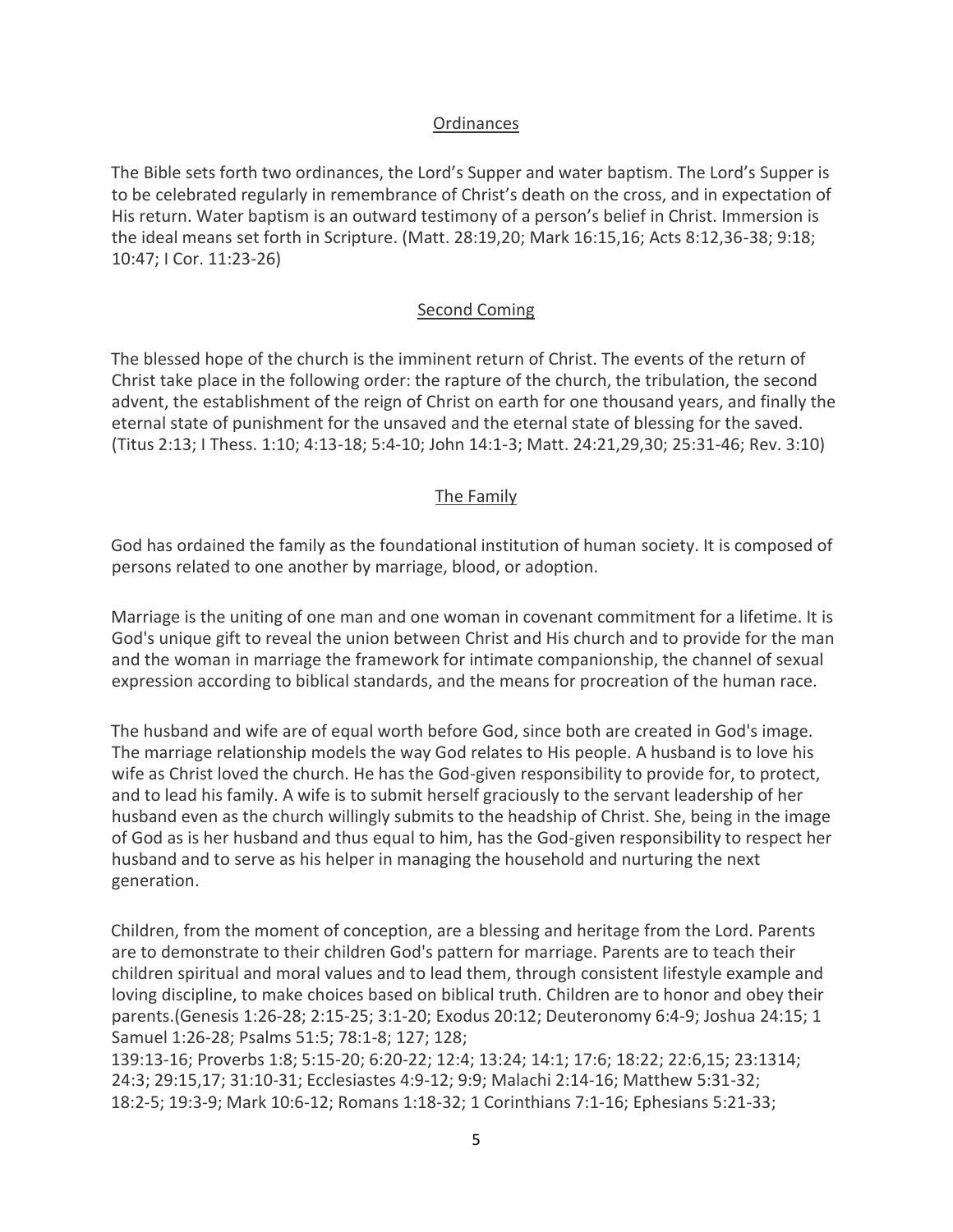6:1-4; Colossians 3:18-21; 1 Timothy 5:8,14; 2 Timothy 1:3-5; Titus 2:3-5; Hebrews 13:4; 1 Peter  $3:1-7.$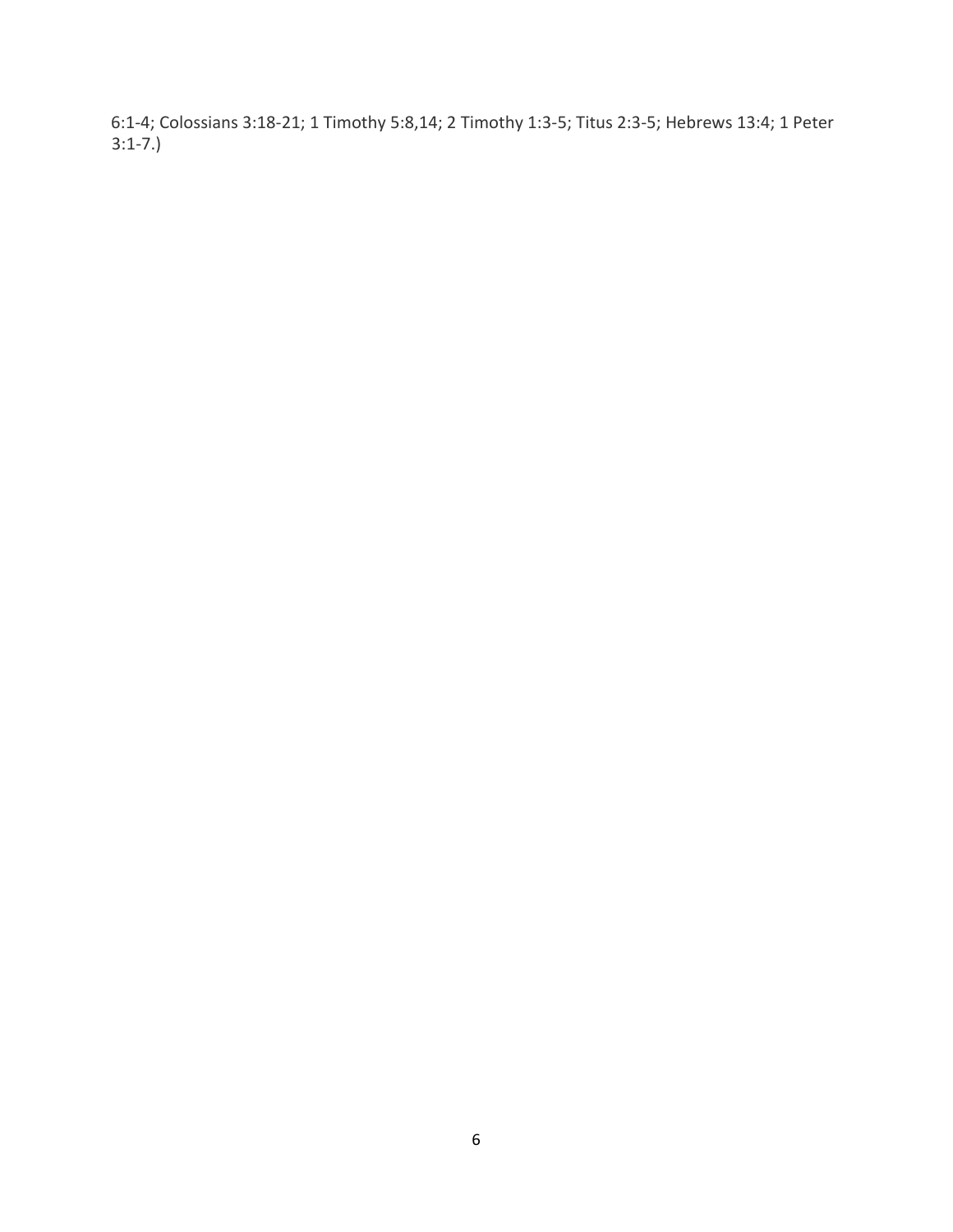## GHBC Homeschool Hub VISION

Homeschool Hub envisions bringing glory to God as we partner with families to enrich their child's education with Biblically-centered learning, inspiring all children to excel while equipping them to bring God's truth to the world. We will accomplish this by offering classroom style study groups in which children will be exposed to Christ centered learning experiences. We are unified in presenting learning materials from a Biblical worldview. We strive to support and encourage one another where each are planted. We endeavor to be Holy Spirit led by prayer and petition.

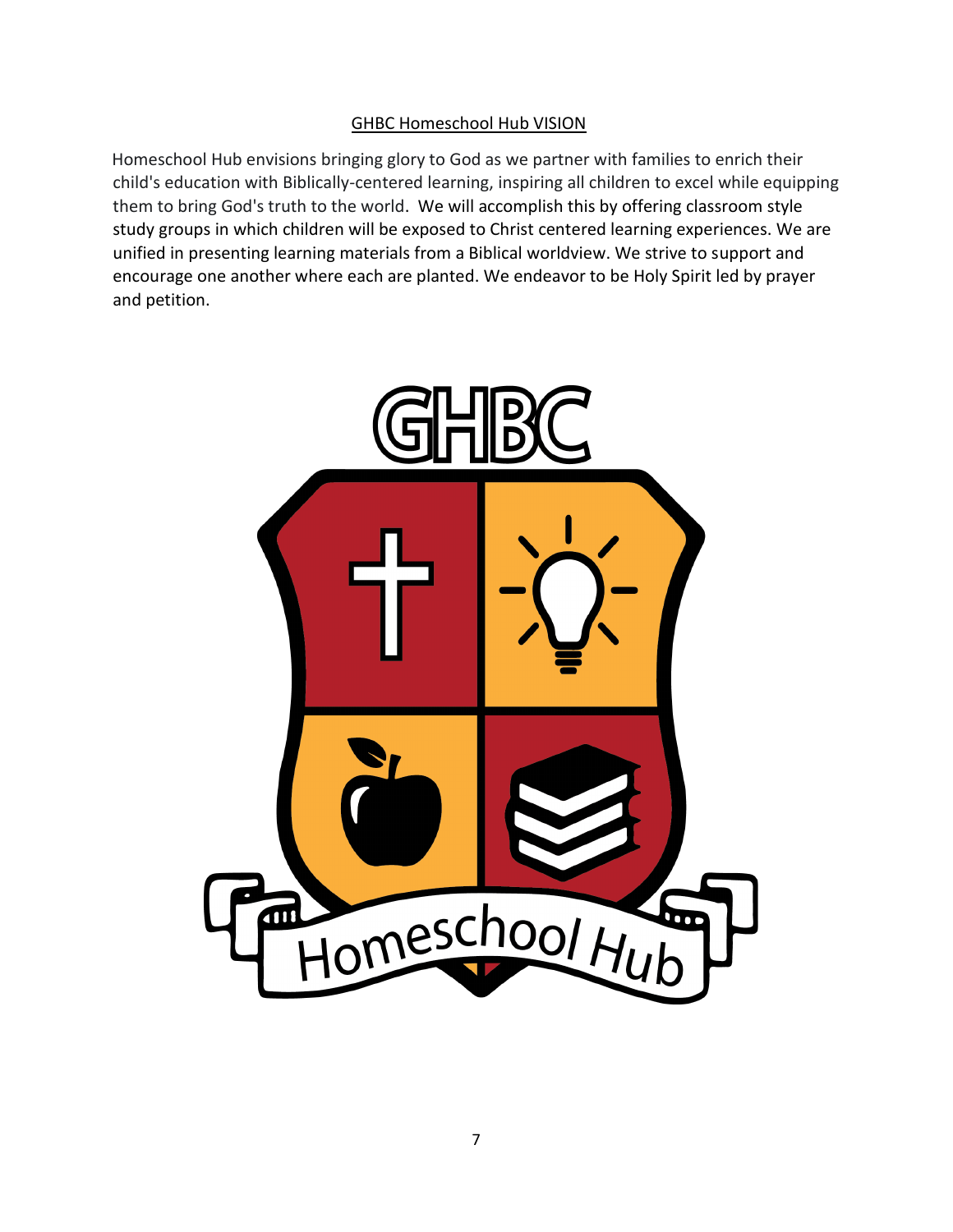# CODE OF CONDUCT

- As a Christ centered group, we will abide by biblical standards which include the ten commandments and the golden rule set forth in Matthew 22:37-39.
- We are a ministry of Grace Harvest Baptist Church. The areas in use are as follows: Youth Room for Morning Assembly and Family Café for Afternoon Dismissal, Lower Level of the main church, kitchen, as well as the Family Center Building and playground/picnic area/big field. Please keep all children from undesignated areas.
- The facility we meet in bi-weekly will be in use by others so please be considerate of them by being quiet in the hallways and respectful of church property (inside and outside).
- We prohibit any weapons (real or toy), illegal drugs, alcohol or cigarettes, and profanity on church property.

## PARENT/LEADER/HELPER RESPONSIBILITY

- Leaders will be a Member in Good Standing at Grace Harvest Baptist Church.
- Leaders/Helpers will make every effort to provide a safe and secure learning environment. See: Emergency and Safety Policy and our Child Protection Policy.
- All leaders/helpers are required to pass a background check to ensure safety of children and adults, renewable every three years. All must also complete an initial application to work with any aspect of GHBC children's ministry.
- All parents, leaders and helpers will follow GHBC "rule of two" and/or "rule of three" included in GHBC children and youth policies and procedures when engaged in any way with children on GHBC campus (GHBC Children and Youth policies supersede guidelines stated herein and are available from GHBC Pastor of Administration's upon request).
- Families will be on a cleanup rotation with the goal of leaving the room/rooms in better condition than it was found. See our Housekeeping Policy for more details.
- It is the responsibility of parents to monitor and control the behavior of their children while involved in any event by Homeschool Hub.
- Parents are to assist with and recess rotation to ensure children's safety while outside. There will be adult supervision while inside or outside with children at all times.
- Leader/Helpers will dress in appropriate modest attire.
- Leaders/Helpers will follow the curriculum assigned to the study group.
- Leaders never leave your study group unattended.
- Sickness: Please keep you and/or your child home if anyone is sick. See our Wellness Policy for more details. Contact the Homeschool Hub Administrator as soon as possible if you are going to be absent.
- Personal use of cell phone is prohibited during study group times. In order to maintain focus please keep social conversations with other leaders/helpers to a minimum while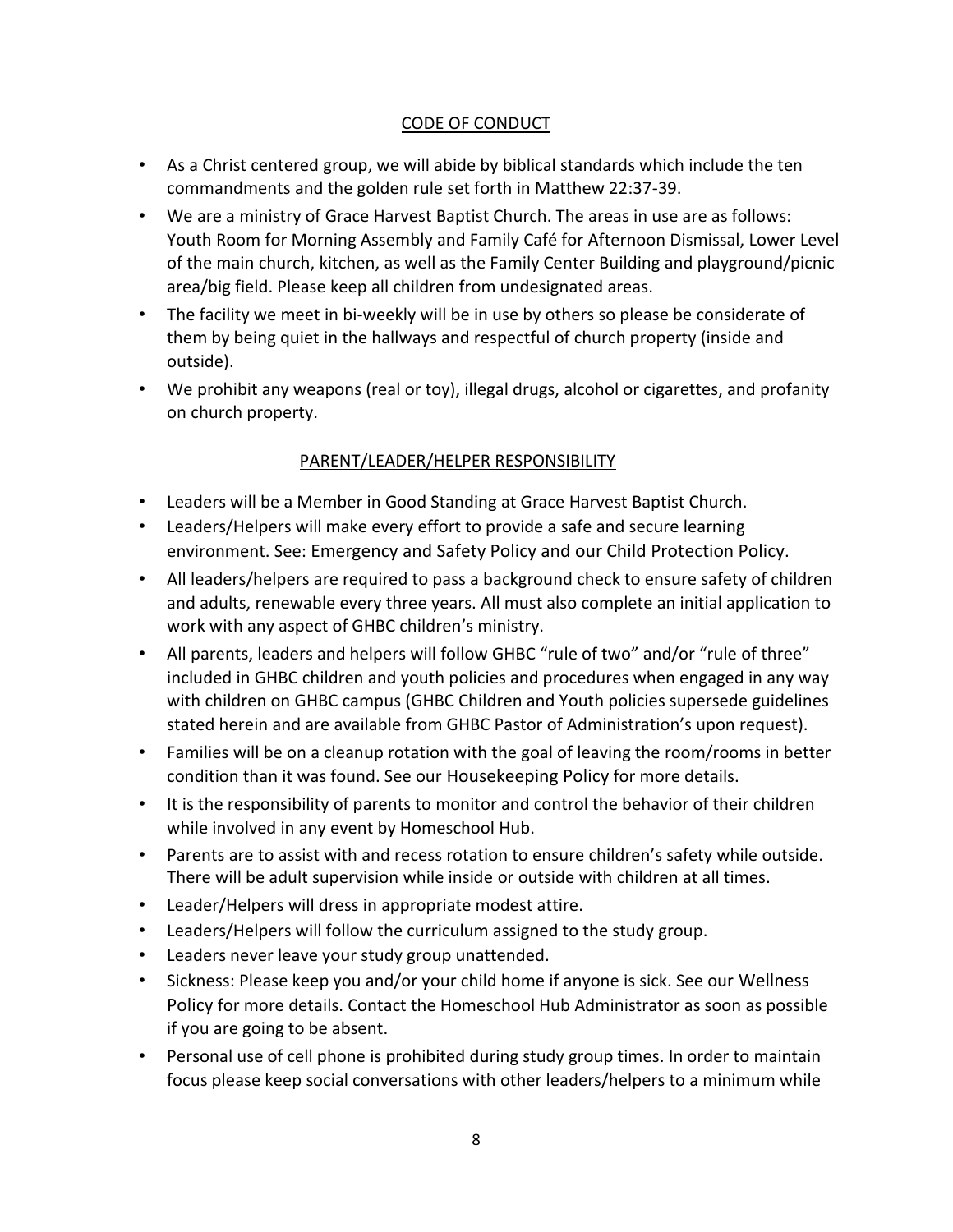engaging with the study group. Remember to season our conversations with salt with both adults and children.

• During dismissal, all study groups will gather in the Family Café to wait for parent pickup.

# STUDENT RESPONSIBILITY

- Learners are to listen, use manners, and be attentive to adults at all times. Any disruptive behavior will be corrected with our ROCK rules. See our behavior and discipline policy for more details.
- Learners may not leave a study group without leader/helper permission.
- Learners may not leave church grounds without parent permission.
- Learners are to follow study group instruction and complete classwork as expected.
- Learners will dress in appropriate modest attire.
- Cell phone use is prohibited during study group time. Please keep cell phones either with a parent or your vehicle.
- Electronic games, IE: Nintendo Switch, Hand Held Electronic Games, Watch Games, etc. are prohibited while on GHBC campus.
- During dismissal children are to wait in Sanctuary with leader/helper for parent to pick them up.

# CONFLICT RESOLUTION

We recognize that whenever people are working and learning in groups, conflicts will arise. These conflicts may occur between parents and/or learners. Should a conflict arise we ask that the following procedure be followed:

- Pray and wait 24 hours and see how you feel before acting.
- Speak to the person directly in a private setting.
- If you cannot resolve the issue directly, speak to the Administrator who will facilitate a meeting with the Pastor of Administration and/or Pastor of Family and Youth to resolve the issue.
	- $\circ$  Serious problems that cannot be resolved may result in removal from the group.

# Behavior and Discipline Policy

We strongly encourage positive and engaging interaction with children to discourage negative behavior.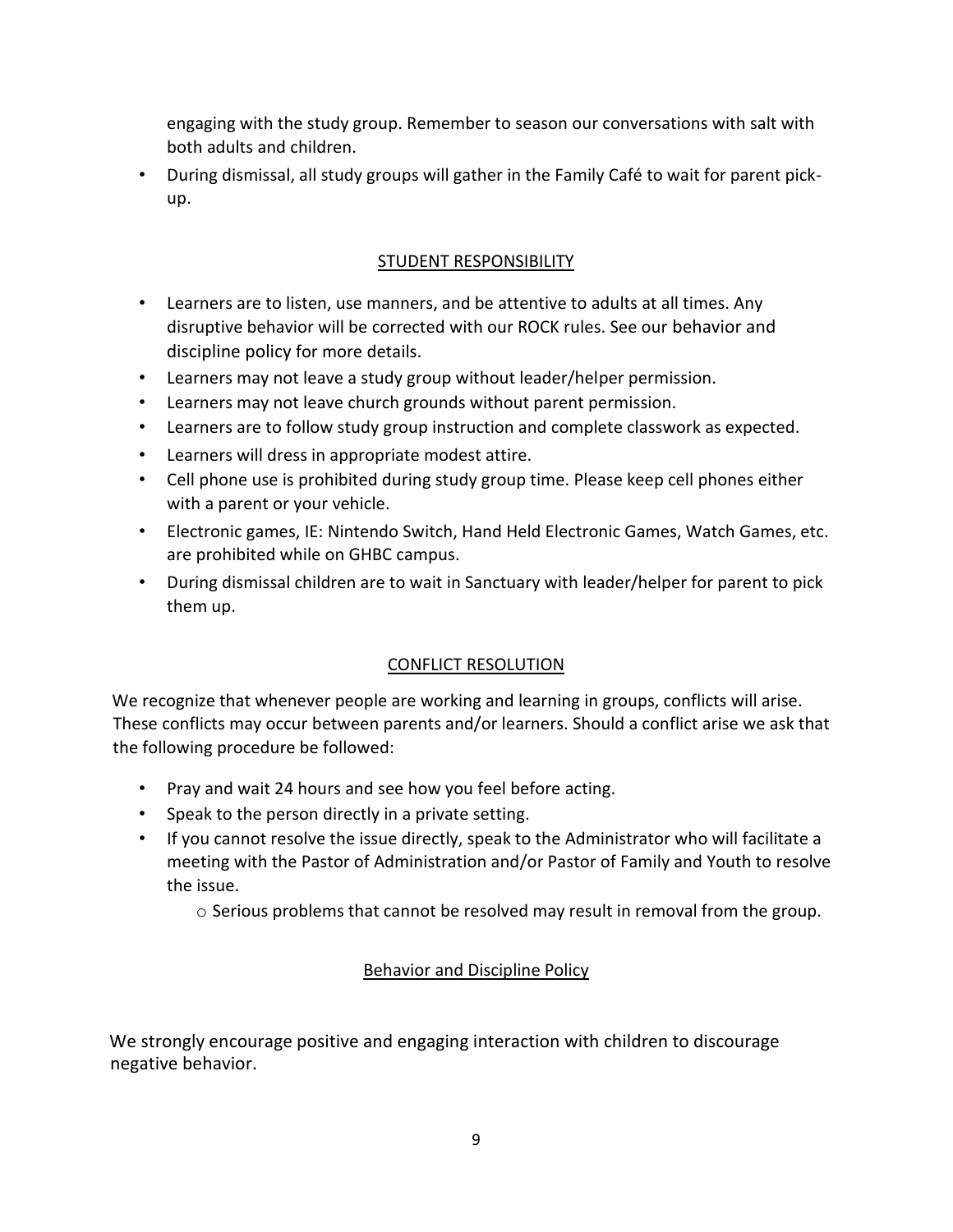In order to gain attention of a group of children we ask parents/leaders/helpers to use the "Give Me 5" sign by raising your hand. (See illustration). Please post in all rooms and explain to children the expectations. Children will also raise their hands in response. Please do not turn lights on/off, yell, or clap for attention.



# **Give Me Five**

R.O.C.K. Rules

"Let's stand firm on our ROCK today"

Every morning during our opening we will go over the ROCK rules to ensure that everyone knows what is expected of them. All rules have a foundation in scripture that allows us to discuss the importance of the rule in light of how Jesus wants us to behave. If a leader/helper/learner challenges the rule, remind them of the scripture and why it is important to engage others in a biblical manner. Explain this and pray with them about making good choices.

Each letter is followed by description and scripture so students can rely on the Word for correction.

## All participants will be: Responsible, Obedient, Controlled, Kind (R.O.C.K.)

R: Responsible

1 Corinthians 10:31 So whether you eat or drink or whatever you do, do it all for the glory of God.

### O: Obedient

Colossians 3:20 Children, obey your parents in everything, for this pleases the Lord.

C: Controlled

Proverbs 16:32 Better a patient person than a warrior, one with self-control than one who takes a city.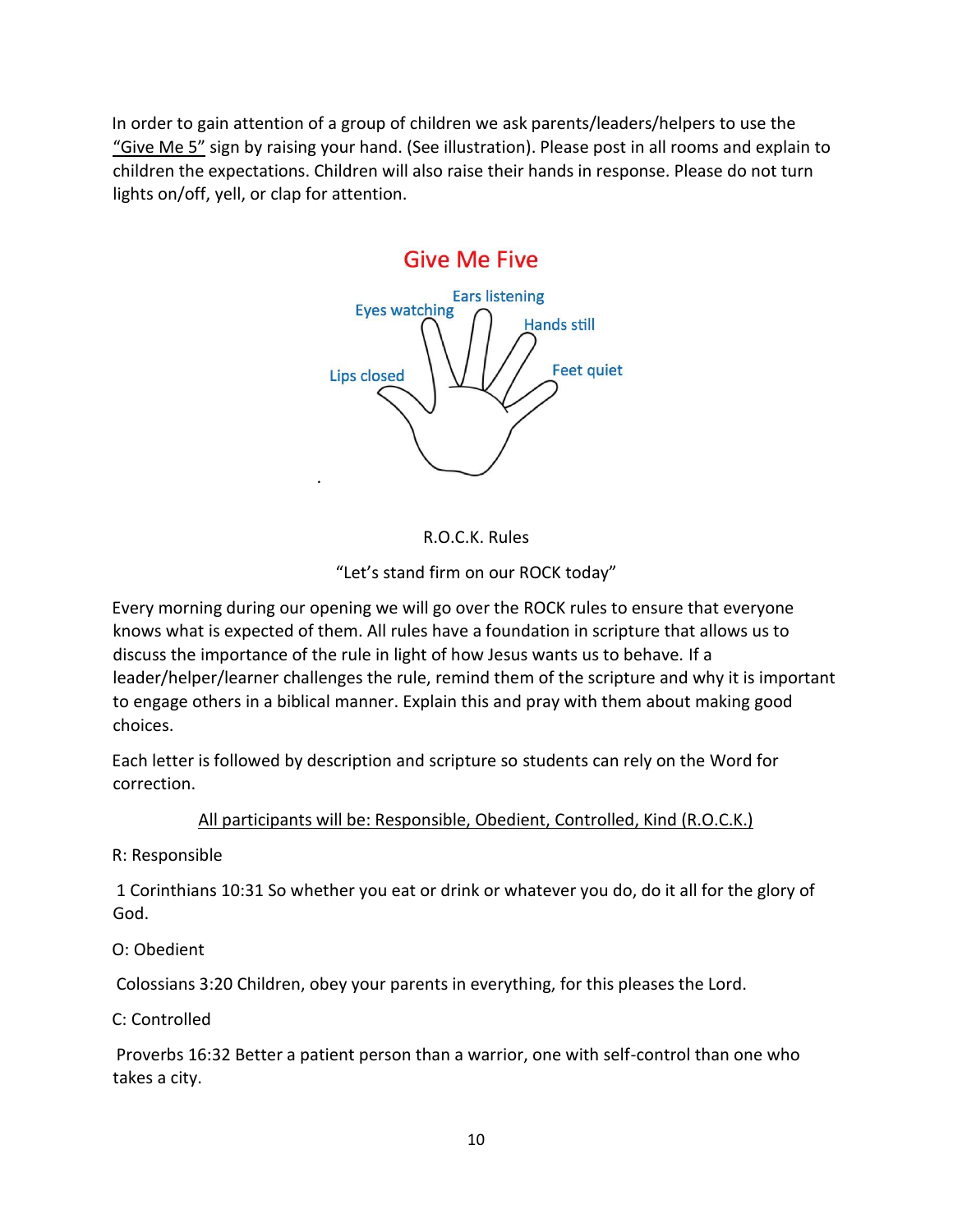K: Kind

Ephesians 4:29 Do not let any unwholesome talk come out of your mouths, but only what is helpful for building others up according to their needs, that it may benefit those who listen.

## Disciplinary Procedures

When ROCK rules are not followed, we will employ the "3 strikes, you're out" reinforcement/disciplinary strategy.

Strike 1: individual warning, redirect learner to task at hand.

Strike 2: Helper can pull learner aside and go over behavior that needs correction by pointing out rule and scripture. Learner can return to group.

Strike 3:  $K-2$  and  $3-5$ : Learner in time out with parent floater. Age = minutes in time out

Grades 6-8 and High school: Learner in time out and copy/write rule and scripture that applies to behavior (at least once but number of times its written can be up to leader, up to a maximum of 50)

- Parents of child who reaches strike 3 during the day will be notified after study group to reduce disruption of the study group.
- If the parent is approached three times during the same year for their child misbehavior (reaching strike 3) then a meeting will be called with parent, learner and Homeschool Hub leadership for solution.
- Incidents involving discrimination, bullying, physically harming another person or intentional property damage will bypass the strike system and have a meeting with parent, leader, learner, and Homeschool Hub leadership for solution.
- Corporal punishment is prohibited during any group meeting.
- Leaders will keep record of learner strikes during class. Please let leadership know if a learner has reached a strike 3 that day to record it.

After two parent/learner/leadership meetings with no effect, it may be necessary for Homeschool Hub leadership to consider dismissal from Homeschool Hub.

# EMERGENCY AND SAFETY

These guidelines are provided to ensure safety and security of both the volunteers and children involved with the Homeschool Hub ministry group.

## Basic safety guidelines

• Leaders and Helpers should wear nametags as this is an open building, e.g.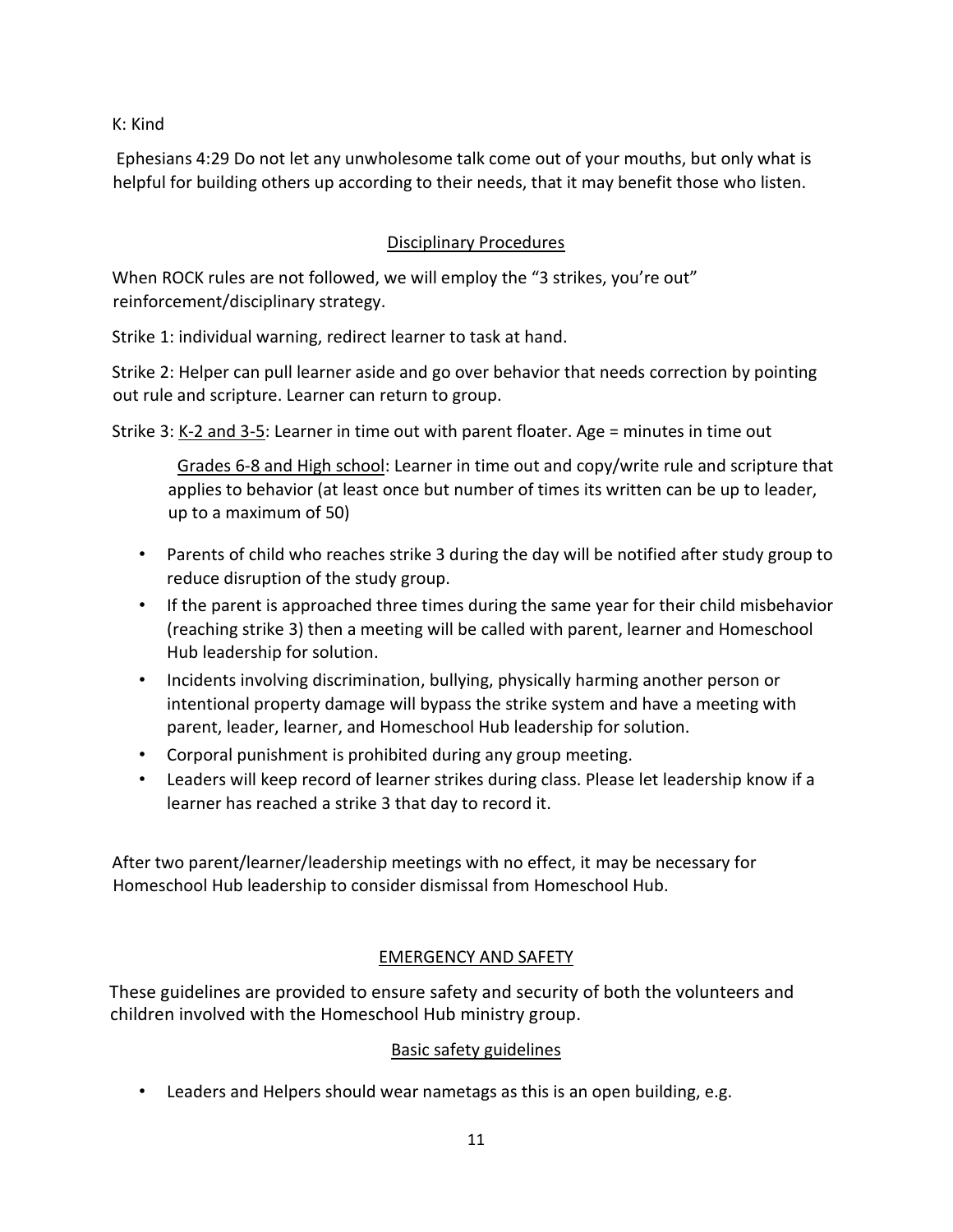church staff and visitors.

- Physical contact should be age and developmentally appropriate.
- All leaders and helpers will be required to pass a background check as well as a Children's Ministry application. Renewal of background checks will be required every three years. If you do not have one of file with GHBC, then all participating parents must complete a background check.
- Accidents and Incidents form will be available to fill out when necessary.

## Emergency Procedures

GHBC strives to ensure an environment where members and visitors of all ages feel safe and secure. Just as the employees in a place of business are on the front lines of ensuring the safety of customers, the volunteers of the church serve on the front lines of ensuring the safety of those we minister to.

## Fire Drill and/or Alarm

- Familiarize yourself with the locations of fire exits, alarms, and extinguishers in the areas of the church where you may be located.
- If you see smoke or fire, pull the fire alarm to alert people in the building. If it's a small fire, use a nearby fire extinguisher.
- Always assume the alarm is real. Lead (or in the case of infants, carry) your learners outside the building to meet together at the far end of the parking lot away from the building(s). Take your study group roster with you so that you can properly account for the children present.
- Never stop to fight the fire.
- A Homeschool Hub Ministry Leader or security will inform you when it is safe to return to your study groups.
- Parents will meet you outside. When you arrive at your destination, keep your study group together in a group. As parents arrive you may release their child into their care. Please follow all safety procedures when releasing children. Do not stop to dismiss children while in route. Ask the parent to walk with you, and dismiss children to the parents when you are safely clear of the building.

## Power Failures

- Remain where you are. Emergency lights will activate within a minute. By law, emergency lights are located in strategic areas of the church's corridors and stairwells.
- If you exit the building during a power failure, don't re-enter until power is restored.

## RESPONSE TO A "THREAT"

All leaders, helpers and parents must be aware of the following procedures in the event of a threat: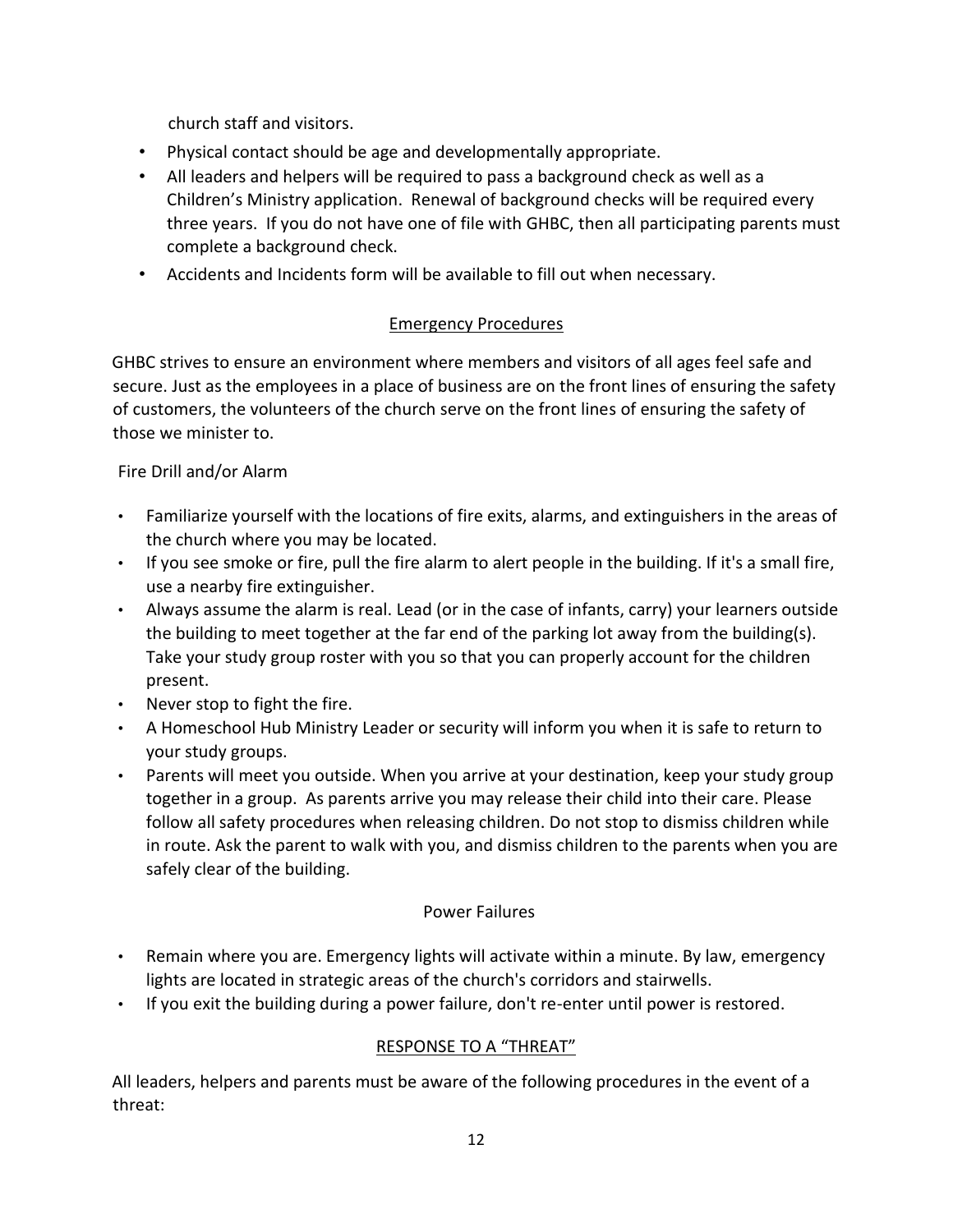- Be aware of your surroundings at all times.
- Know direct path for everyone to take to the "safe" room in any building.
- Know direct path to fire exits in all buildings.
- Attend training by GHBC security on Avoid, Deny Defend active shooter protocol. (written guidelines posted).
- Follow instructions of security personnel and/or law enforcement at all times.

## ACCIDENTS AND EMERGENCIES

 $\Box$  Injuries  $\circ$  First Aid Kits will be available on each floor of each building in the common areas.

- $\circ$  When necessary, contact parent and leadership if there is blood, bruising, and/or swollen bump.
- $\circ$  Do not administer over the counter medications at any time without prior written consent from parent/legal guardian.
- o In the event of an accident or emergency situation, involved leader/helper must complete an Incident/Accident Report and have it signed by witnesses and involved child's parent/legal guardian. Leadership should also be contacted immediately to review the incident report and sign off on it.
- $\circ$  Disposable gloves must be worn when handling any bodily fluids (nose bleeds, cut, vomit, etc.…)

## INCIDENTS

In the event of any signs of a purposeful, harmful, and/or non-accidental act that is cause for concern, please inform Homeschool Hub Leadership immediately.

This may include behavior that indicates:

- Possible physical, verbal, or sexual harassment and/or abuse
- Inappropriate talk or touch from one child to another

An Incident/Accident Report will be filled out and signed by persons that witnessed such events/symptoms.

## CHILD ABUSE

The law observes our church and ministries thereof as a private organization responsible for the care, custody or control of children that has at least one parent of child on site. If anyone has a reason to suspect that a child is abused or neglected, they shall report the matter to Homeschool Hub leadership immediately and to Pastoral staff within 24hours, and to the local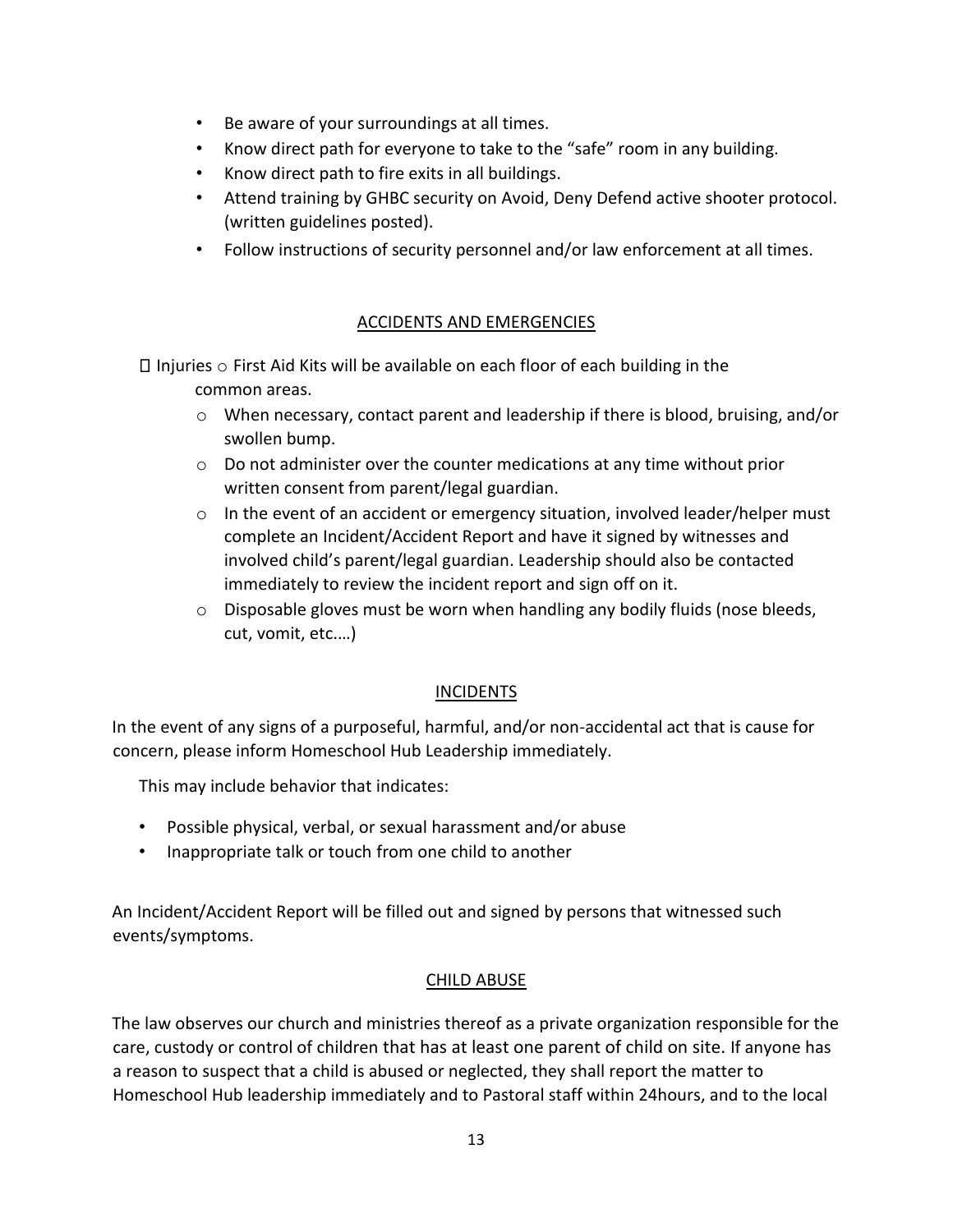department of the county or city wherein the child resides, or the abuse or neglect is believed to have occurred or to the Department of Social Services toll-free child abuse and neglect hotline.

## Signs of Abuse

While it's not possible to tell an abuser by outward looks, there are signs children may show to indicate that they may be an abused child. Know what to look for and how to help children and families who are victims of abuse. As you become more alert to signs of abuse, move with caution. Falsely accusing someone of abuse can destroy an innocent person's life. Don't just react to something you think you see. Take time to check it out and confirm the truth. Be alert but be cautious.

Sexual abuse is criminal behavior that the abuser is solely responsible for. According to the American Medical Association, child sexual abuse is "the engagement of a child in sexual activities for which the child is developmentally unprepared and cannot give informed consent. Child sexual abuse is characterized by deception, force or coercion."

Physical signs may include...

- lacerations and bruises.
- irritation, pain, or injury to the genital area.
- difficulty with urination.
- discomfort when sitting.
- torn or bloody underclothing.  $\Box$  sexually transmitted diseases.

Behavioral signs may include...

- nightmares.
- anxiety when approaching the church or nursery area.
- nervous or hostile behavior toward adults.
- sexual self-consciousness.
- acting out of sexual behavior.
- withdrawal from church activities and friends.

Verbal signs may include the following statements...

- I don't like (name).
- (Name) does things to me when we're alone.
- $\cdot$  I don't like to be alone with (name).  $\Box$  (Name) fooled around with me.

While these are common signs an abused child may show, any one or even a few signs may not mean a child is being harmed. Keep in mind that while these signs are common, all of us are unique individuals, and each child will respond differently.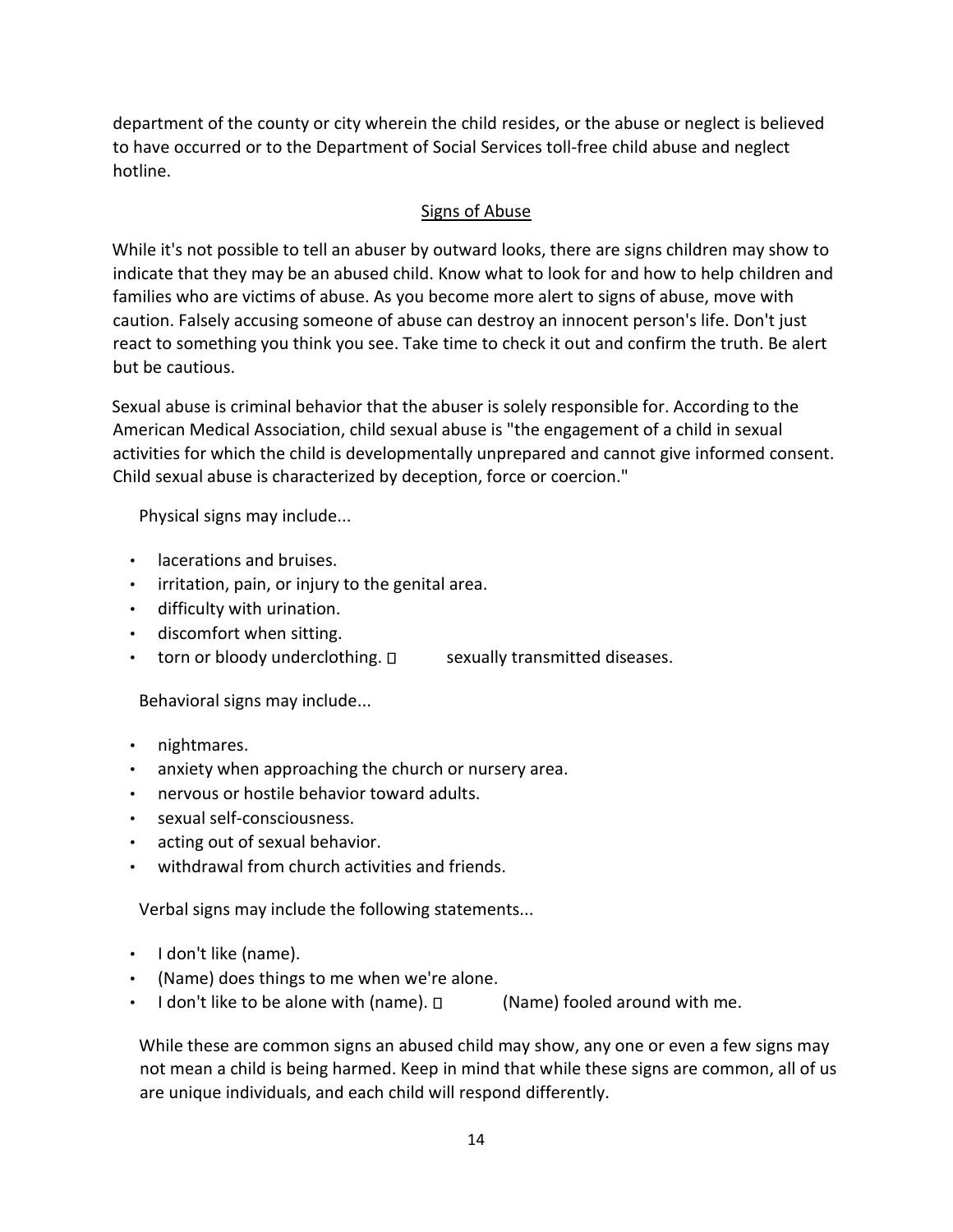## Reporting Procedures

### Inappropriate Behavior

If a volunteer sees any questionable, suspicious, or inappropriate behavior, or if a volunteer suspects any type of child abuse, the volunteer should immediately and confidentially report it to the person in charge of the program, activity or study group. If that's not possible, it should be reported to the Homeschool Hub Director and GHBC Pastoral staff. The need for the strictest confidentiality must be stressed.

# Civil Authorities

If any of the GHBC Pastoral staff receives a report of abuse or suspected abuse, he shall take all steps necessary to report to the proper state and county authorities. GHBC does not conduct its own investigations regarding the accuracy of the allegations. All suspected abuse is reported.

# Course of Action

If an allegation or suspicion of child abuse involving a volunteer or paid worker in a ministry involving children comes to the attention any member of the Pastoral staff, he shall take reasonable steps to confidentially suspend said volunteer's contact with any children in ministries of the church until the allegations have been properly investigated by the appropriate government agencies. If the civil authorities choose not to investigate, or if they determine that the allegations are unfounded, the church staff and members of the elders shall review the suspicions or allegations and make a judgment regarding the suspension or restoration of the volunteer.

# Support

If an allegation or suspicion of child abuse involving a volunteer or paid worker in a ministry involving children taking place at the church comes to the attention of any member of the GHBC pastoral staff, he shall promptly notify the Elder Board who will report such suspicion or allegation to the church's insurance company, the church's legal counsel, and whatever other professional assistance appropriate or necessary to assure that the situation is dealt with professionally.

## Parents

In the case of allegations of child abuse during a program, activity, or event of the church, Pastor of Family and Youth shall promptly and confidentially notify the parents or legal guardians of the child involved.

# Pastoral Care

In the case of allegations of child abuse during a program, activity, or event of the church, the Pastor of Family and Youth and appropriate church leadership shall take all reasonable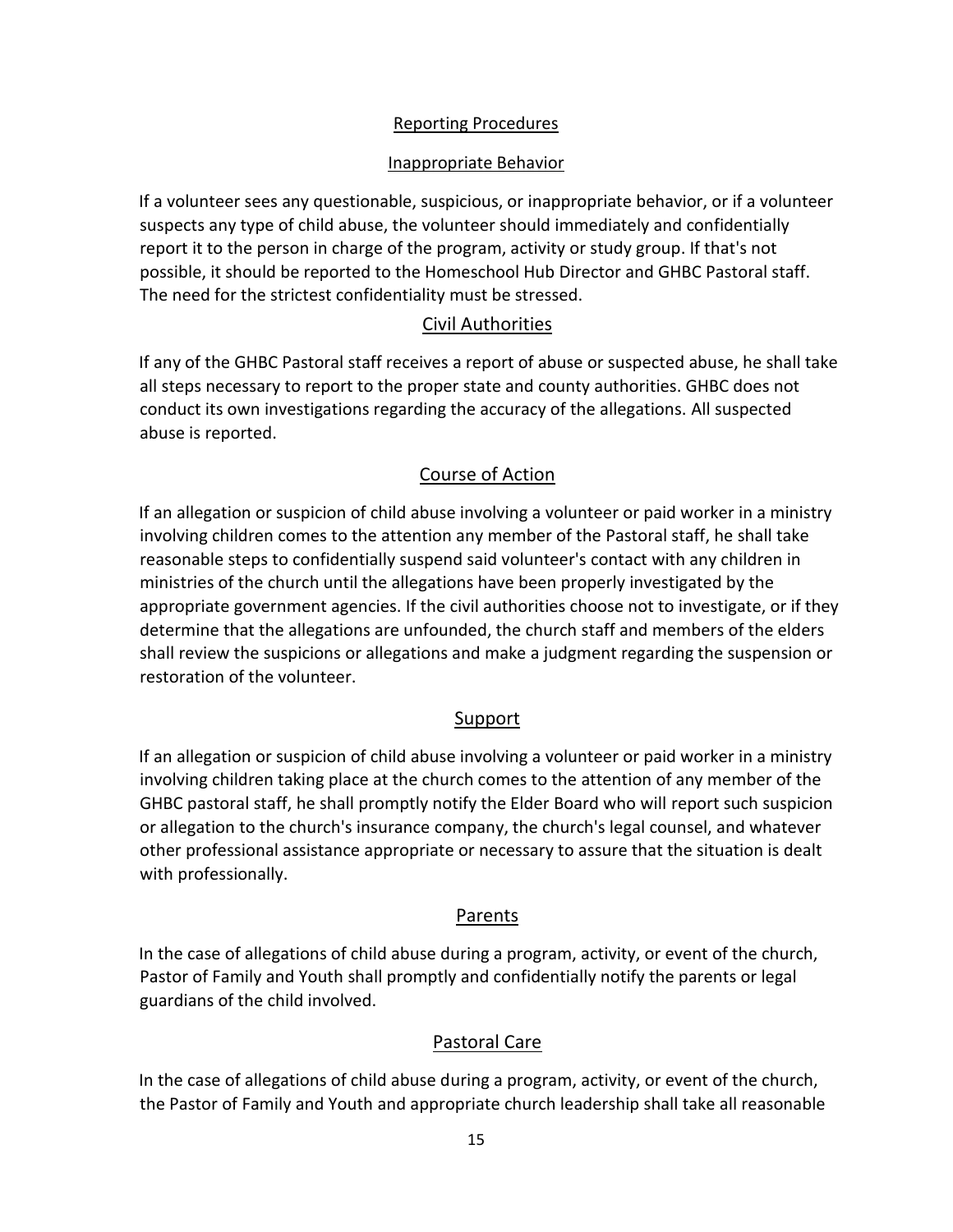steps to reach out to the possible victim and the accused and their families to provide them grace, love, and support through the difficult situation.

# Spokesperson

In the case of allegations of child abuse during a program, activity, or event of the church, the pastoral staff shall designate a spokesperson for the church to deal with inquiries from the media, from the congregation, and to the extent possible, from the appropriate authorities.

# FIELD TRIP POLICY

- Field Trips will be planned by the Administrator/Director and/or designated Coordinator and will not be in conflict with GHBC guidelines for appropriate venues. \*
- If deemed necessary by the Homeschool Hub Administrator/Director, the venue can be vetted by Pastoral staff.
- Each family is responsible for transportation to and from the event and any fees associated with the event (rule of two and three apply in transport situations as well).
- Each family is responsible for their own children (exceptions require written permission from parent/legal guardian for a specific assigned guardian for that specific date and event).
- Discipline and Sick Policy(s) apply on any Homeschool Hub planned Field Trips.
- Remember we are representatives of Christ and Grace Harvest Baptist Church no matter where we are.

\*Since Field trips leave GHBC premises and therefore GHBC "span of control", GHBC shall not be deemed liable for any incident/accident as a result.

## CHILD WELLNESS POLICY

It is our goal to provide the healthiest environment possible for our leaders/helpers/learners. To prevent the spread of illness, parental cooperation in following the health guidelines outlined below is necessary.

- Fever: For allowed attendance, please ensure that child is fever free without Tylenol or other fever reducing medicines for a minimum of 24 hours.
- Pink Eye: For allowed attendance, please ensure that child has been on antibiotics for over 24 hours or the doctor has determined he/she is no longer contagious. This includes verifying lack of mattering or drainage from the eye and that child is able to refrain from touching their eye.
- Diarrhea: For allowed attendance, please ensure that child has not had an episode for 24 hours.
- Strep Throat: For allowed attendance, please ensure that child has been on antibiotics for 24 hours, or test results are negative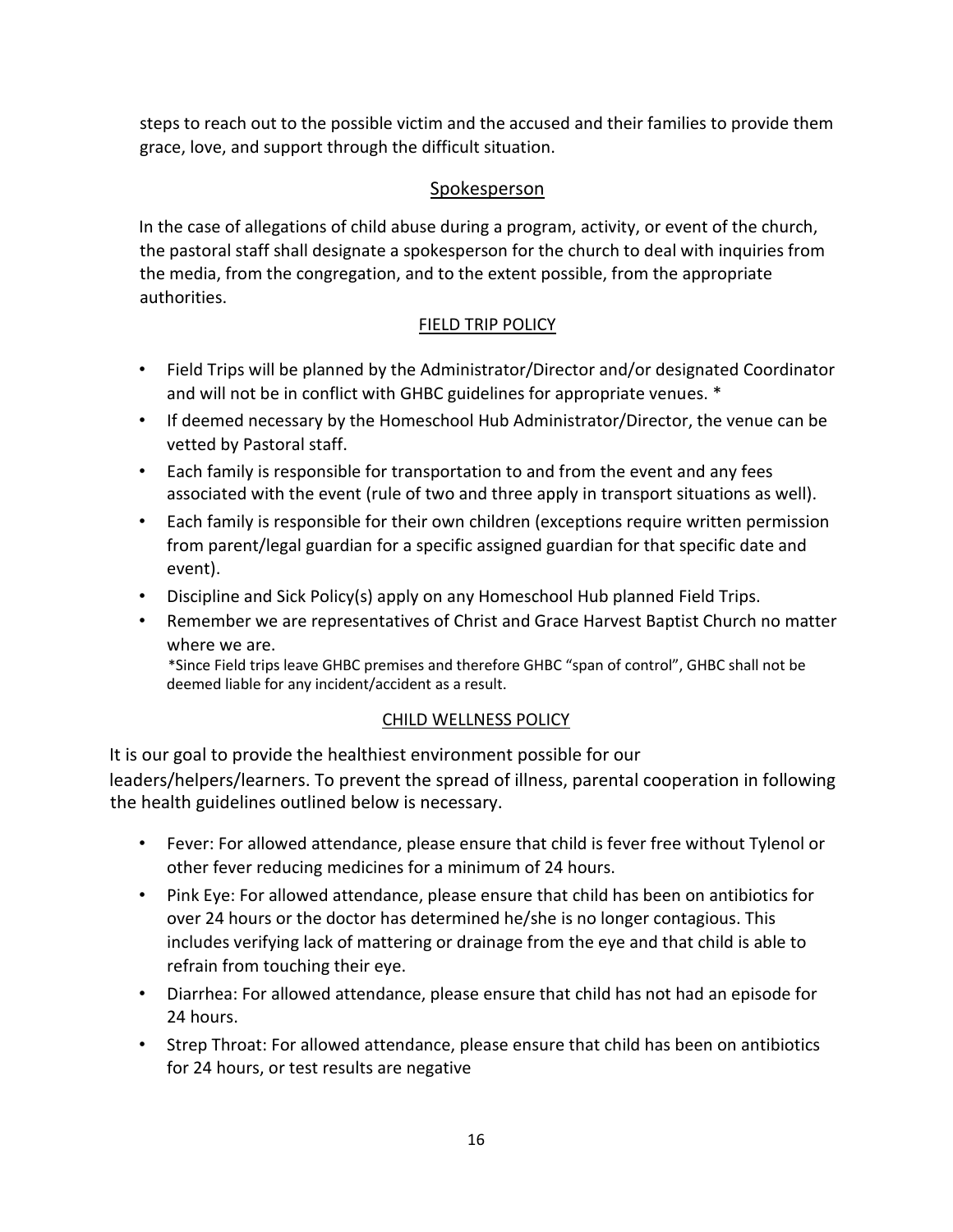- Rash: Apart from a diaper rash, any child that has a contagious rash will not be allowed into our group until it is not contagious.
- Chicken Pox: Any child with chicken pox will not be allowed into our group until all spots are scabbed over.
- Lice: For allowed attendance, please ensure that child is more than 24 hours posttreatment and child is lice and nit free.

If any symptom from above appears while attending the Homeschool Hub group meet then parent will need to bring whole family home and may return to group meets based on qualifications listed above.

If one child is sick at home, the whole family needs to stay home until above qualifications are met.

## BATHROOM/DIAPER POLICY

When a learner asks to use the bathroom, a parent must escort child to bathroom and wait outside the stall or door.

Never allow yourself to be alone with a learner in a bathroom.

Please be mindful of assistance that preschoolers may require when using the bathroom. Always leave the door open so other leaders/helpers can see and/or hear you assisting the child.

In bathroom emergencies, leader/helper must use disposable gloves when handling soiled clothing. Clothing should be placed in plastic bag and labeled with child's name. Contact parent.

When changing diapers in the nursery please leave door open.

- Please advise parents if a diaper was changed during group study time (wet diaper and/or dirty diaper).
- Contact parent if there is a diaper rash needing ointment.

# HOUSEKEEPING

Grace Harvest Baptist Church has granted the Homeschool Hub permission to the use their facilities and our goal is to leave the areas we use in better condition than it was found.

- Families assigned to clean up duty will clean the floors-sweep and/or vacuum, sanitize tables, clean chalk boards/white boards, and empty trash.
	- o Bathrooms
	- o Group Study rooms
	- o Common Areas
	- o Outside Play Area (Play equipment in storage)
	- o Kitchen